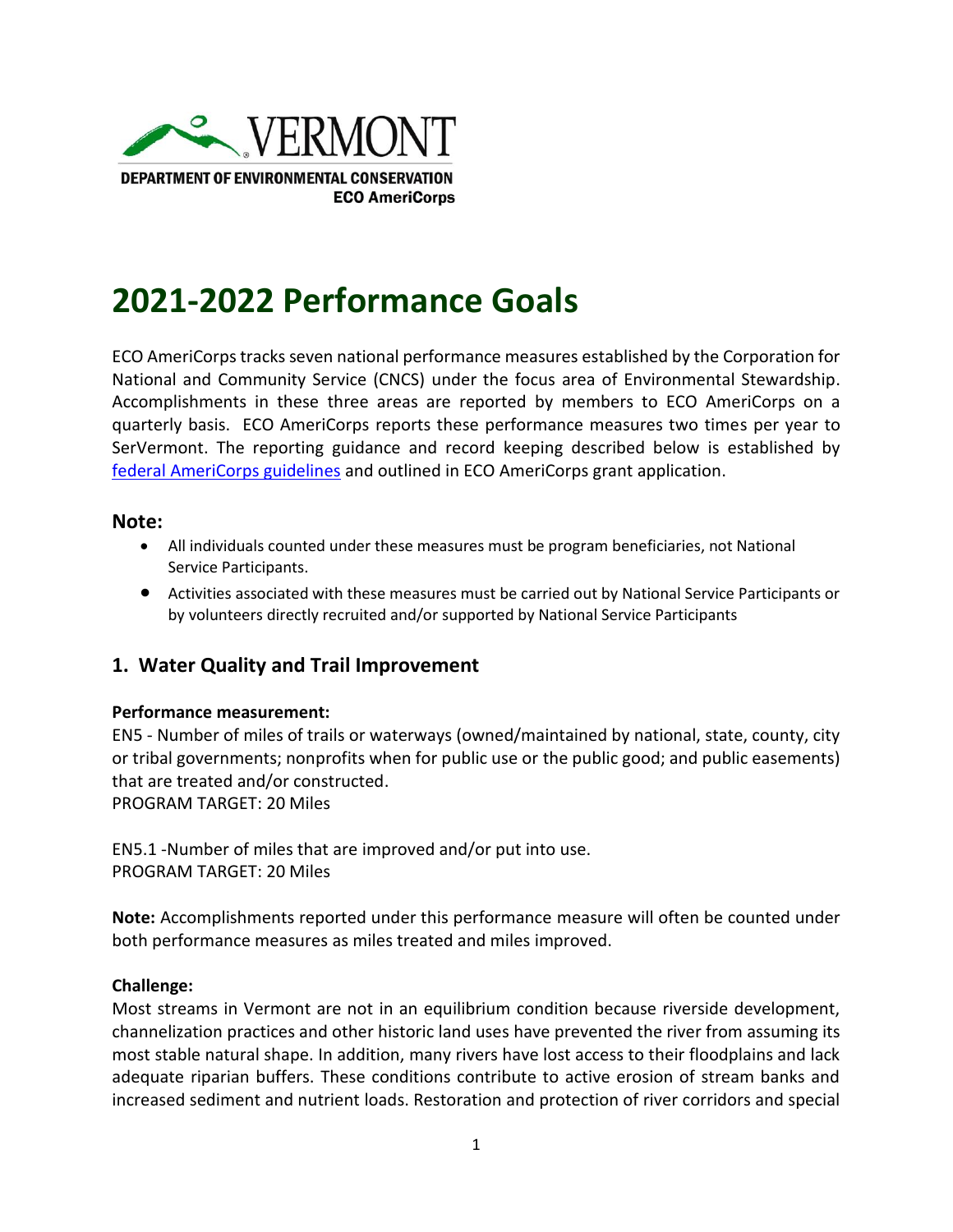flood hazard areas is critical for attenuation of flows, stream bank stability, and pollutant reduction. Measures related to trail building, maintenance and improvement are also reported under this performance measures

## **Activities/Interventions**

- Conduct on the ground assessments and analysis of impervious surfaces and road inventories
- Develop project ideas for water quality improvement
- Manage volunteers and coordinate with stakeholders
- Conduct water quality monitoring and coordinate volunteer sampling
- Review existing studies and assessments
- Apply for project implementation funding
- Manage project implementation and reporting
- Conduct verification of water quality improvement project installation/maintenance and track effectiveness and outcomes.
- Trail building and improvement projects

### **Definition of Key Terms:**

**Trails**: For walking, running, biking, horses or other forms of recreation.

**Waterways:** Includes rivers, lakes and other bodies of water on or abutting public land.

**Treated:** Removed invasive species, planted native plants, built riparian buffers, improved treat/corridor of existing trail or made changes to increase the trail lifespan, removed unsafe trail structures, repaired damage caused by visitor use, made changes to increase accessibility, cleared of natural debris (such as fallen trees/limbs and hazardous fuel) and unnatural debris (such as disaster debris and improperly disposed waste). Treatments must go beyond basic trash removal.

**Constructed:** Making new trails available by implementing safety measures, making handicapped accessible, or environmental protection measures such as boardwalks, grading, trail-blazing, converting a railroad bed to a trail, etc. that make trails newly available.

**Improved:** Restored to reduce human impact, reduced the impact of natural disasters, removed invasive species, restored native plants and habitat, protected watersheds, created new trail, increased safe condition of useable trails, increased accessibility, protected flora and fauna. Improvement should be consistent with an accepted natural resource restoration, maintenance or improvement plan.

**Put into use:** Established safe and useable trails or waterways.

### **How to Calculate/ Measure/ Collect Data**

EN5 - Number of miles of trails or waterways (owned/maintained by national, state, county, city or tribal governments; nonprofits when for public use or the public good; and public easements) that are treated and/or constructed

For each project, report on the project accomplishment form the number of miles of trails and/or waterways that are treated, and/or constructed. **Count each mile only once during the program**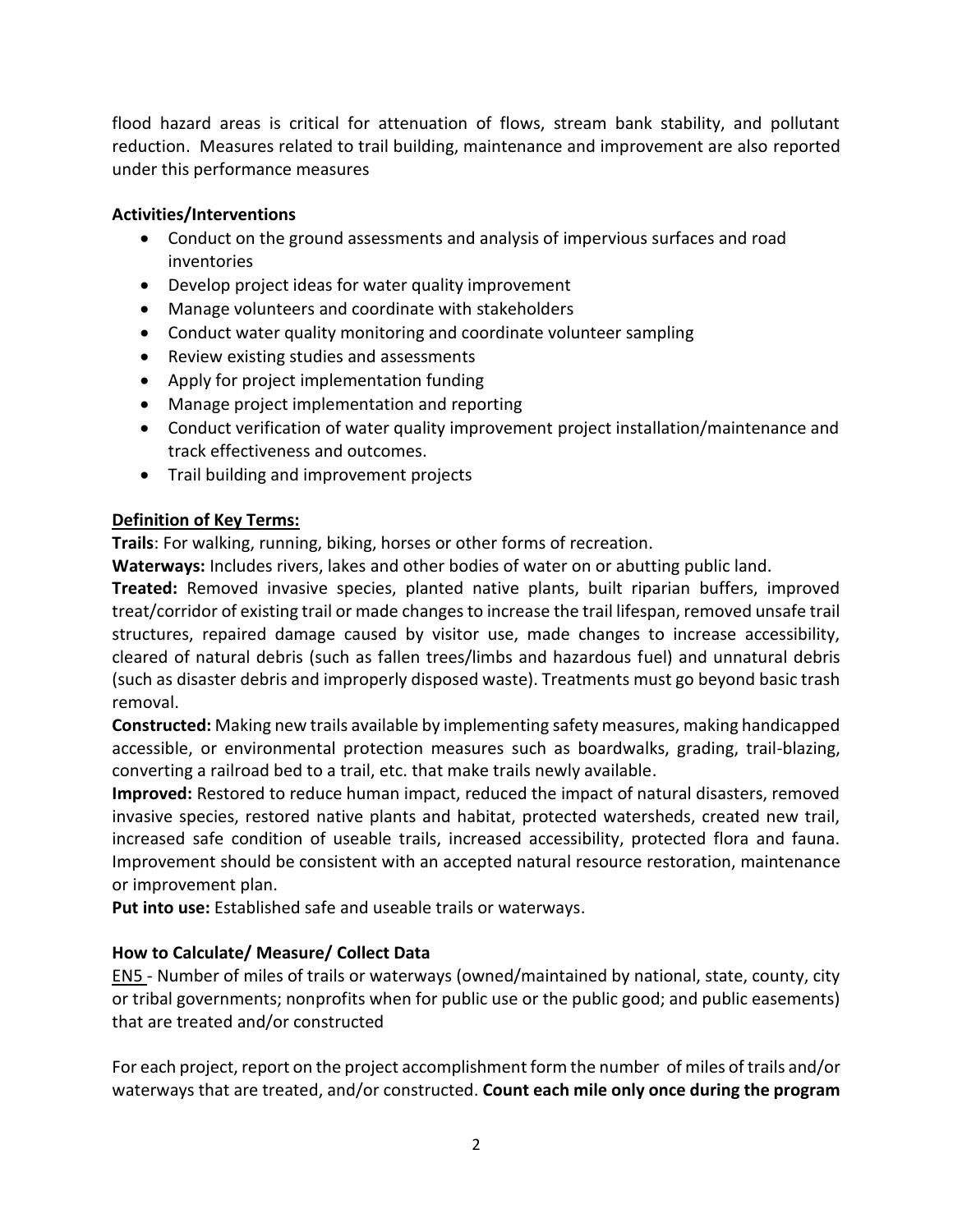**year.** Count the area treated on/in the trail/waterway and immediately next to the trail/waterway. It may be necessary to treat the same mile of trail/waterway more than once but include in count only once. If, for example, the program or project is to repair a trail, then the whole width of the trail that is being repaired can be counted, not just the width of the fencing. If the lack of a trail has led to damage in the area, then the area of that restoration/repair work would count too.

#### **How to record accomplishments for trails/waterways treated/constructed**:

Tracking document, survey or acknowledgement of receipt of services from entity that owns or administers the trail or waterways improved.

EN5.1 -Number of miles that are improved and/or put into use.

For each project, report on the project accomplishment form the number of miles of trails and/or waterways that are assessed by the managing entity/land manager as having been improved to an acceptable level as defined by the sponsoring agency or associated plan. Trails can be counted based on an assessment and before and after photos. **Count each mile only once during the program year.** It is possible that the number of miles assessed by the land manager as having been improved in accordance with their natural resource plan is less than the total number of miles treated. Typically, projects that result in miles of trails improved or put into use are also reported under EN5 – miles of trails/waterways that are treated.

#### **How to record accomplishments for trails/waterways improved/put into use:**

Tracking document, survey or acknowledgement of receipt of services from entity that owns or administers the trail or waterways improved. Distinction must be made between treated/constructed and improved/put into use.

*\*Accomplishments reported under the Water Quality Improvement performance measure cannot also be reported under the Land Conservation and Remediation Performance Measures. An example is a riparian tree planting, a tree planting improves the land and results in improved water quality. Staff can help you decide which performance measure makes the most sense for your project and to meet our goals under ECO AmeriCorps grant requirements.*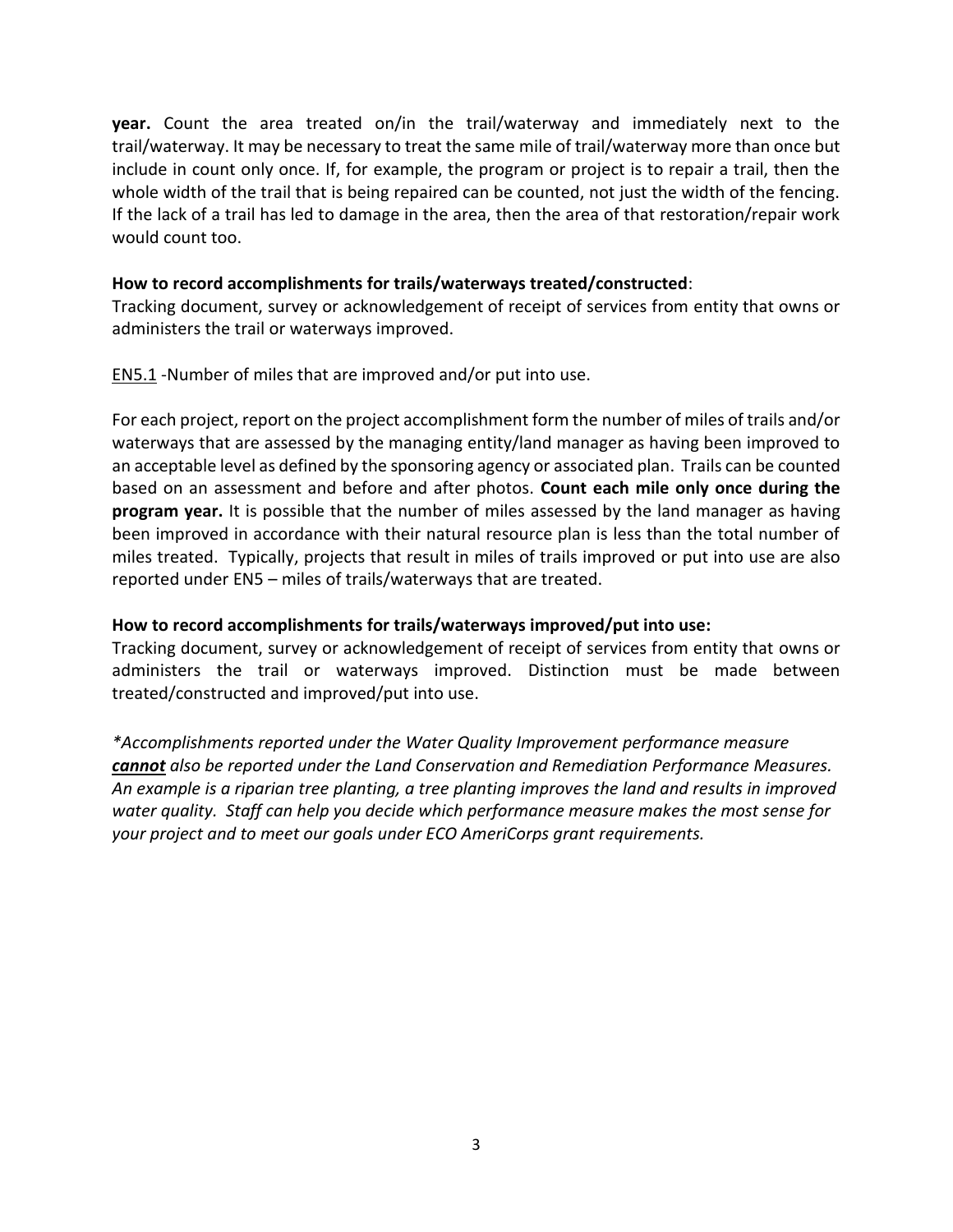## **2. Land Conservation and Remediation**

EN4 Number of acres of national parks, state parks, city parks, county parks, or other public and tribal lands that are treated. PROGRAM TARGET: 150 Acres

EN4.1 Number of acres that are improved. PROGRAM TARGET: 150 Acres

**Note:** Accomplishments reported under this performance measure must be specified as either acres of land treated or acres of land improved, or in most cases the same number should be reported under both (EN4 and EN4.1).

#### **Challenge:**

Land conservation is vital to protecting Vermont's waterways. Publicly owned or managed land must be stewarded and managed to protect and restore ecological and hydrologic function.

#### **Activities/Interventions**

- Members will assist in the development of project ideas and fundraising for shoreland and stormwater improvement projects
- Removal of aquatic and terrestrial invasive species through service projects and community events
- Utilize geospatial analysis to target priority projects
- Develop nutrient management plans for small dairy farms
- Conduct assessments on effective land management practices
- Develop and monitor land conservations plans for publicly owned land and land held in public easements

### **Definition of Key Terms:**

**National parks, State parks, city parks, county parks:** Park/recreation areas that are designated by national, state, city, or county governments (not trails or rivers)

**Other public lands:** Other publicly owned lands; land owned by nonprofits for public use or the public good (such as land conservancies): and public easements.

**Tribal lands:** Same meaning as imparted by the definitions of "Indian Lands" and "Indian Tribes" provided in. SEC. 101. [42 U.S.C. 12511].

**Treated:** National service members and/or program volunteers removed invasive species, planted native plants, built riparian buffers, cleared of natural debris (such as fallen trees/limbs, hazardous fuel) and unnatural debris (such as disaster debris and improperly disposed waste). Treatment must go beyond basic trash removal.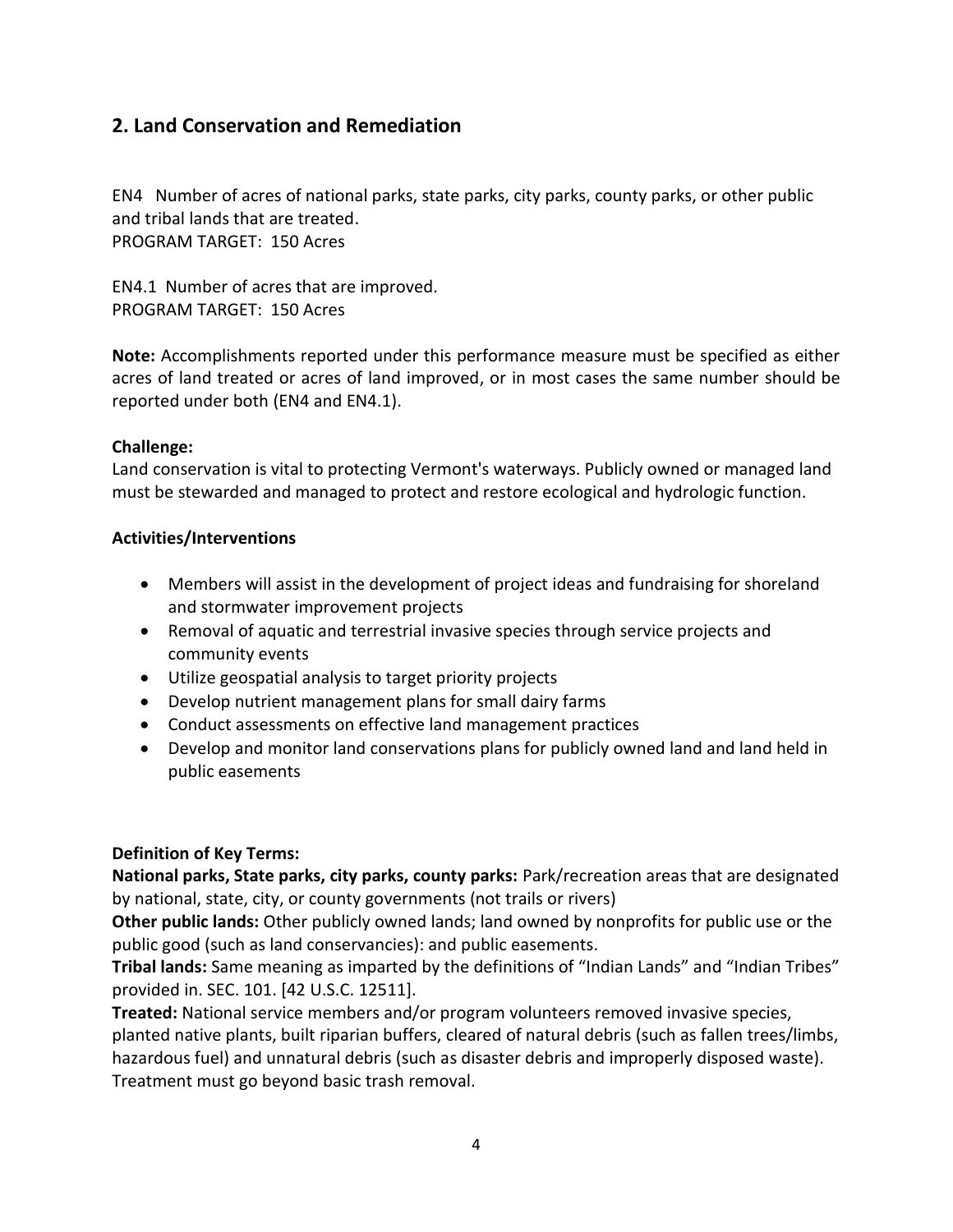**Improved:** Renovated to reduce human impact or the negative impact of natural disasters or invasive species, restored native plants and habitat, reduced erosion, protected watersheds, reduced wildfire risk, upgraded or repaired outdoor recreation facilities or signage, increased public safe access, protected flora and fauna. Improvement should be consistent with an accepted natural resource restoration, maintenance or improvement plan.

#### **How to Calculate/ Measure/ Collect Ecosystem Enhancement Data:**

Count of number of acres that are **treated** for the intent of improvement **or** that have been **improved** to an acceptable level as defined by the sponsoring agency or land manager in accordance with their natural resource plan. **Count each acre that is treated only once during the program year.** It may be necessary to treat an acre more than once, but it should be counted only once. Only count the acres that are actually treated or improved; do not count the entire park/land area unless your project treats or improves the entire area. It is possible that the number of acres assessed by the land manager as having been improved in accordance with their natural resource plan is less than the total number of acres treated.

#### **How to Record Ecosystem Enhancement Accomplishments:**

Tracking document, survey or acknowledgement of receipt of services from entity that owns or administers the area improved. Tracking document or survey stating the number of acres actually improved and a statement that the impact of this intervention will contribute to the return of the targeted area to a quality environment from entity that owns or administers the area improved, before and after photos.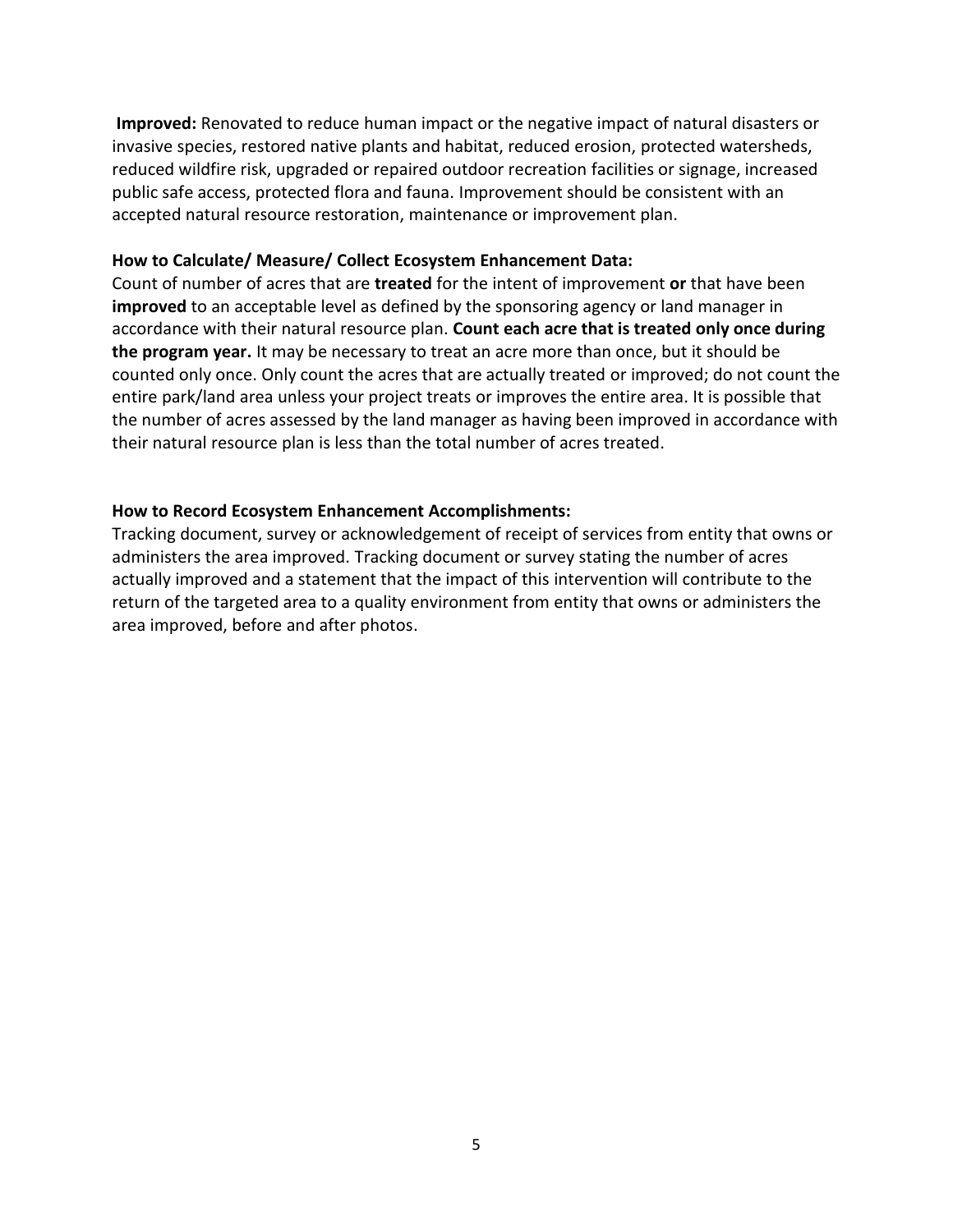# **3. Community engagement, education and outreach**

#### **National Performance Measures:**

EN3 Number of individuals receiving education or training in environmental stewardship and/or environmentally-conscious practices PROGRAM TARGET: 2,000 Individuals

EN3.1 Number of individuals with increased knowledge of environmental stewardship and/or environmentally-conscious practices PROGRAM TARGET: 300 Individuals

EN3.2 Number of individuals reporting a change in behavior or the intent to change behavior to better protect the environment PROGRAM TARGET: 200 Individuals

#### **Challenge:**

Community engagement, community science, education and outreach are needed to assist Vermont's rural communities to adopt programs and projects to protect, enhance and restore their natural resources

#### **Activities/Interventions**

- Leverage information sharing through workshops, webinars, website and social media
- Develop K-12 school educational workshops and curricula, and technical assistance
- Facilitate educational workshops in targeted watersheds
- Provide composting workshops, and host community waste reduction events Recruit and train one-time and recurring volunteers
- Provide educational resources, information and technical assistance to farmers regarding agricultural practices to reduce nutrient pollution
- Educate individuals and municipal officials about sustainable stormwater management

### **How to Calculate/ Measure/ Collect Data**

EN3 Number of individuals receiving education or training in environmental stewardship and/or environmentally-conscious practices

Count of each individual participating in the educational event or training. **Some individuals may attend multiple events or trainings but they should only be counted once**. For example, providing the training through classroom curriculum, count the individuals present not just those enrolled. If providing the training through a school assembly presentation, get the best estimate from school officials of the number in attendance. The educational events or training should be in response to a specifically identified need in the community to either increase knowledge or to change behavior.